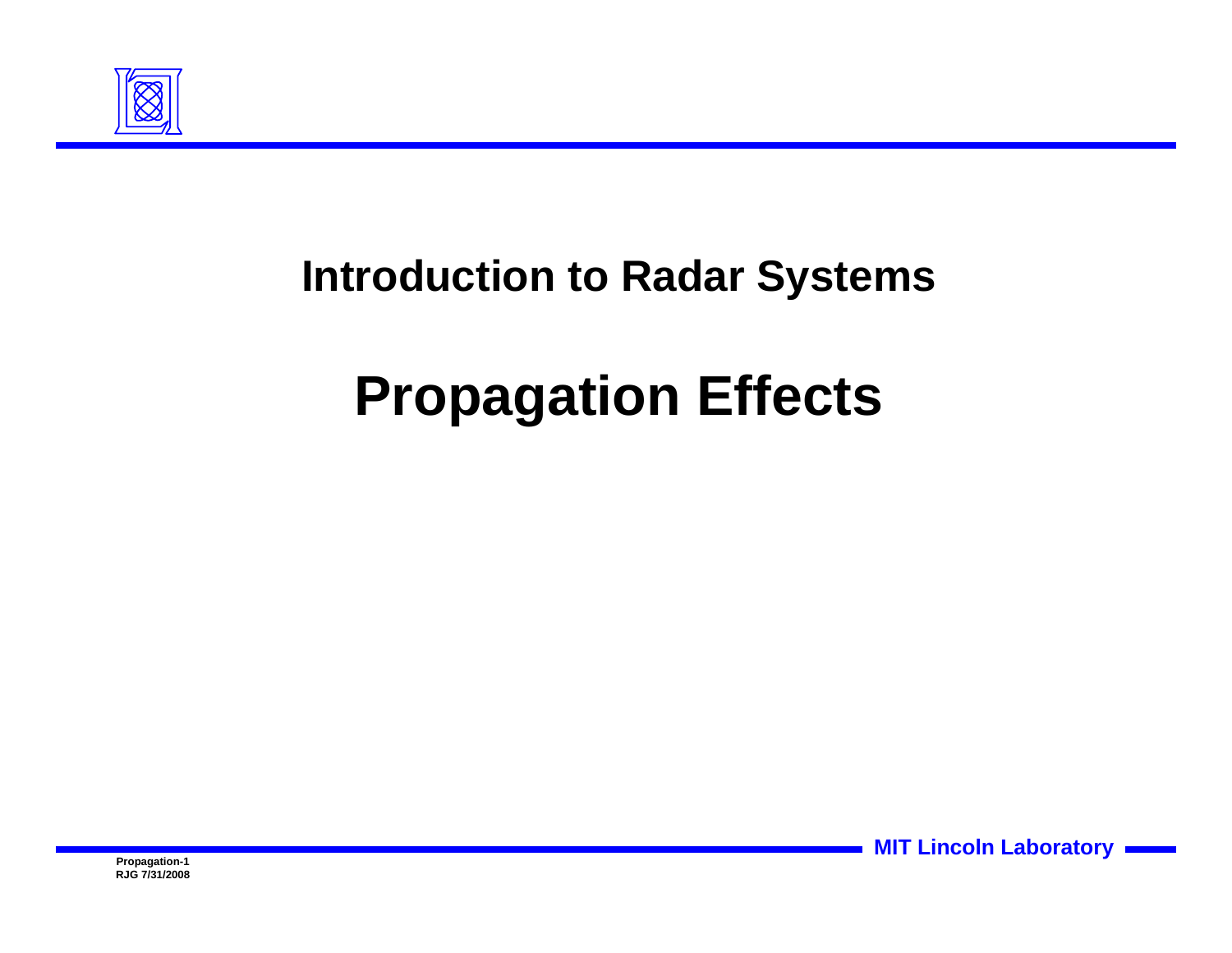

- **The video courseware and accompanying viewgraphs presented on this server were prepared as an account of work sponsored by an agency of the United States Government. Neither the United States Government nor any agency thereof, nor any of their employees, nor the Massachusetts Institute of Technology and its Lincoln Laboratory, nor any of their contractors, subcontractors, or their employees, makes any warranty, express or implied, or assumes any legal liability or responsibility for the accuracy, completeness, or usefulness of any information, apparatus, products, or process disclosed, or represents that its use would not infringe privately owned rights. Reference herein to any specific commercial product, process, or service by trade name, trademark, manufacturer, or otherwise does not necessarily constitute or imply its endorsement, recommendation, or favoring by the United States Government, any agency thereof, or any of their contractors or subcontractors or the Massachusetts Institute of Technology and its Lincoln Laboratory.**
- **The views and opinions expressed herein do not necessarily state or reflect those of the United States Government or any agency thereof or any of their contractors or subcontractors**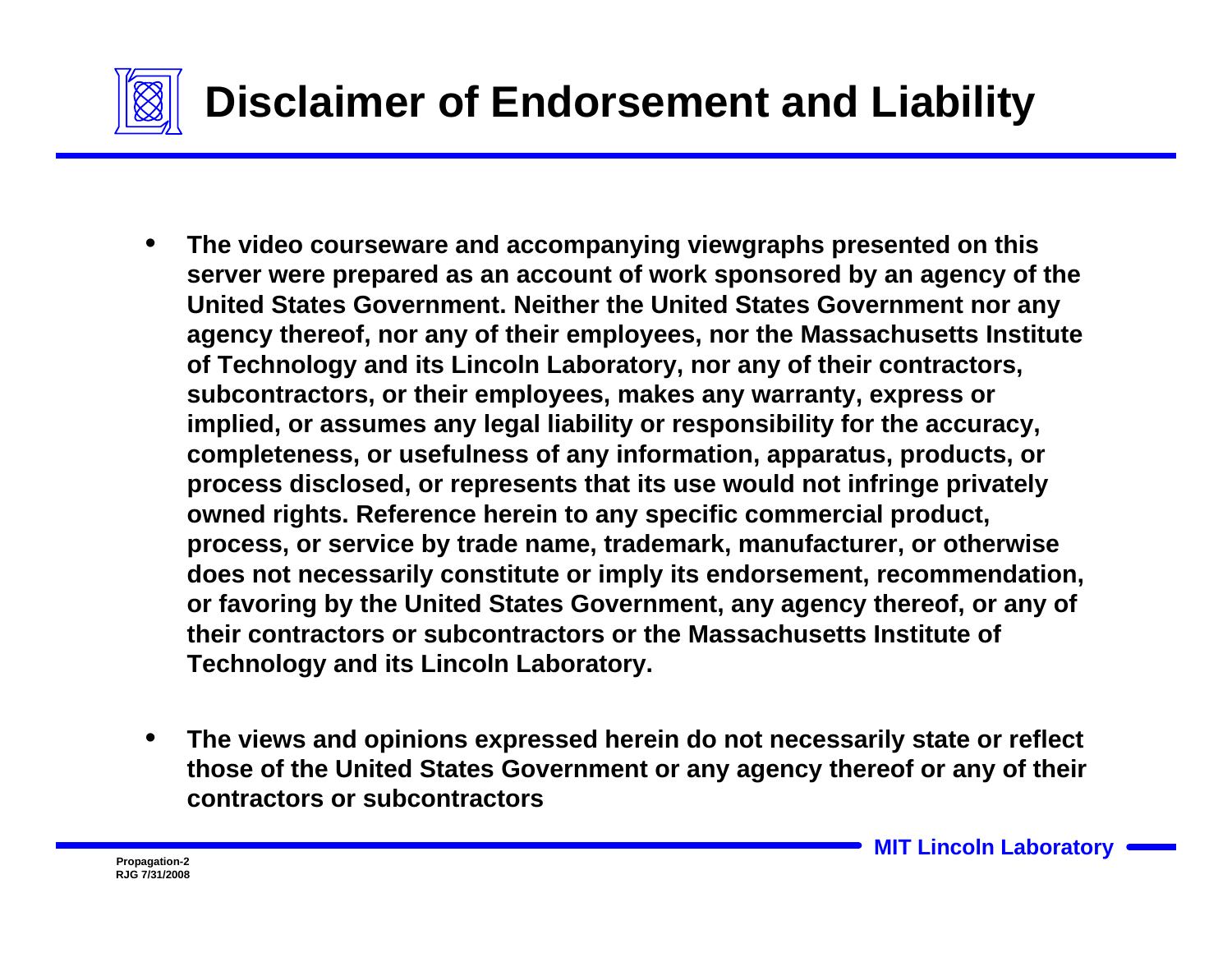

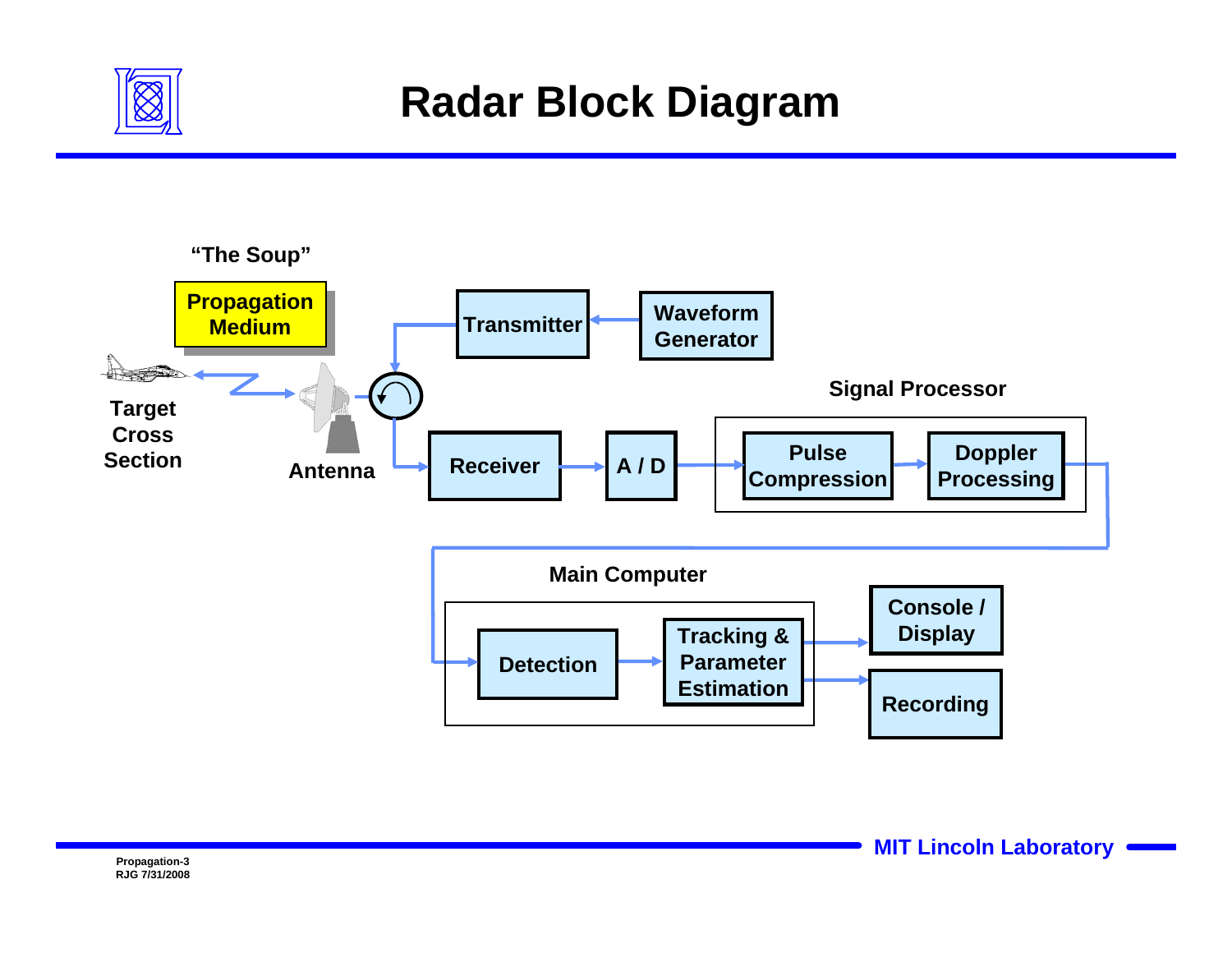

#### **Radar Classes**

• **Ground based**

**Patriot**



• **Sea based**

Courtesy of Raytheon. Used with permission.

**AWACS**



**AEGIS**



Courtesy of U.S. Air Force. Courtesy of U.S. Navy.

#### **Nearly all radar systems operate through the Nearly all radar systems operate through the atmosphere and near the Earth's surface atmosphere and near the Earth's surface**



• **Airborne**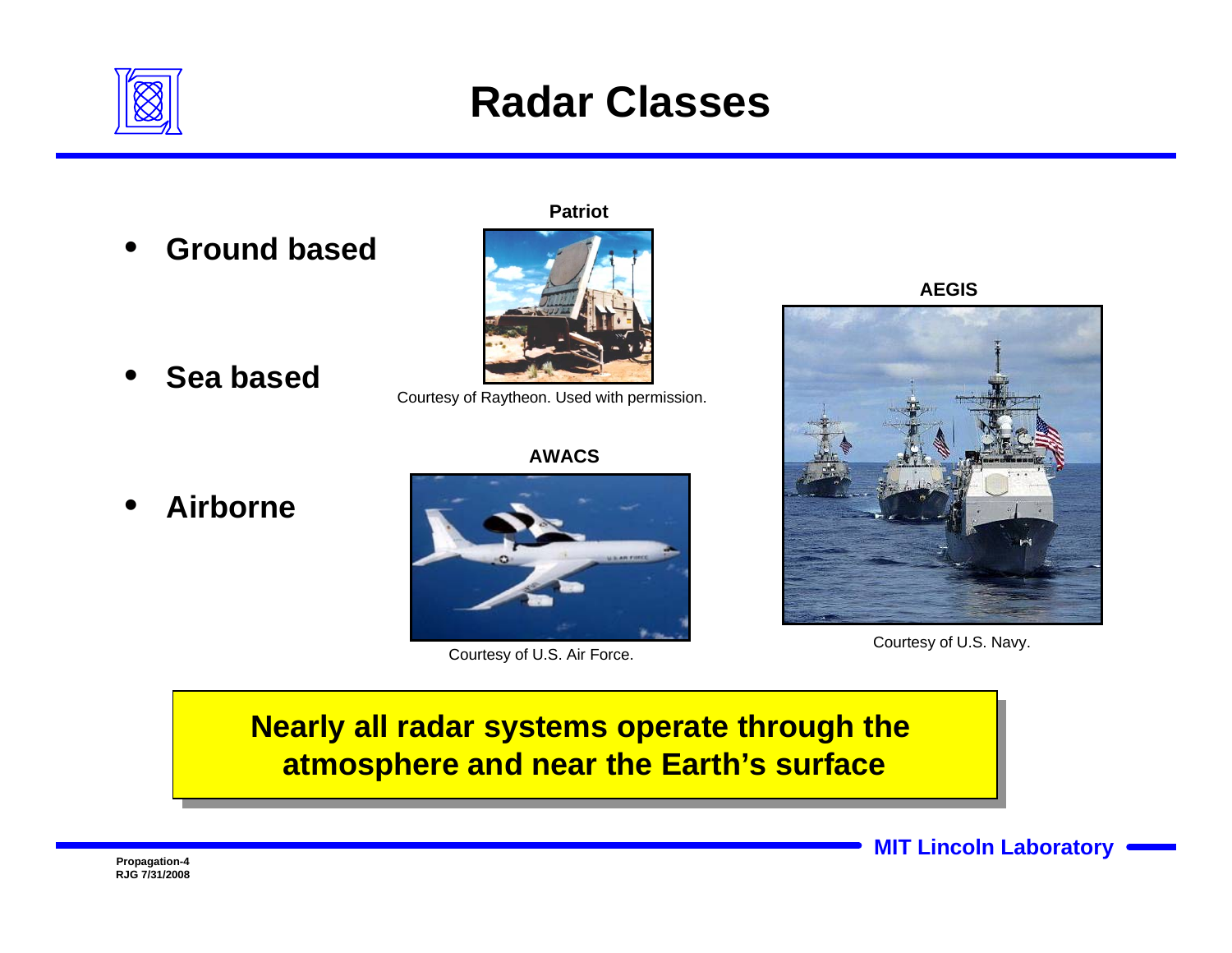

## **Propagation Effects on Radar Performance**

- **Atmospheric attenuation**
- **Reflection off of Earth's surface**
- **Over-the-horizon diffraction**
- **Atmospheric refraction**



#### **Radar beams can be attenuated, reflected and Radar beams can be attenuated, reflected and bent by the environment bent by the environment**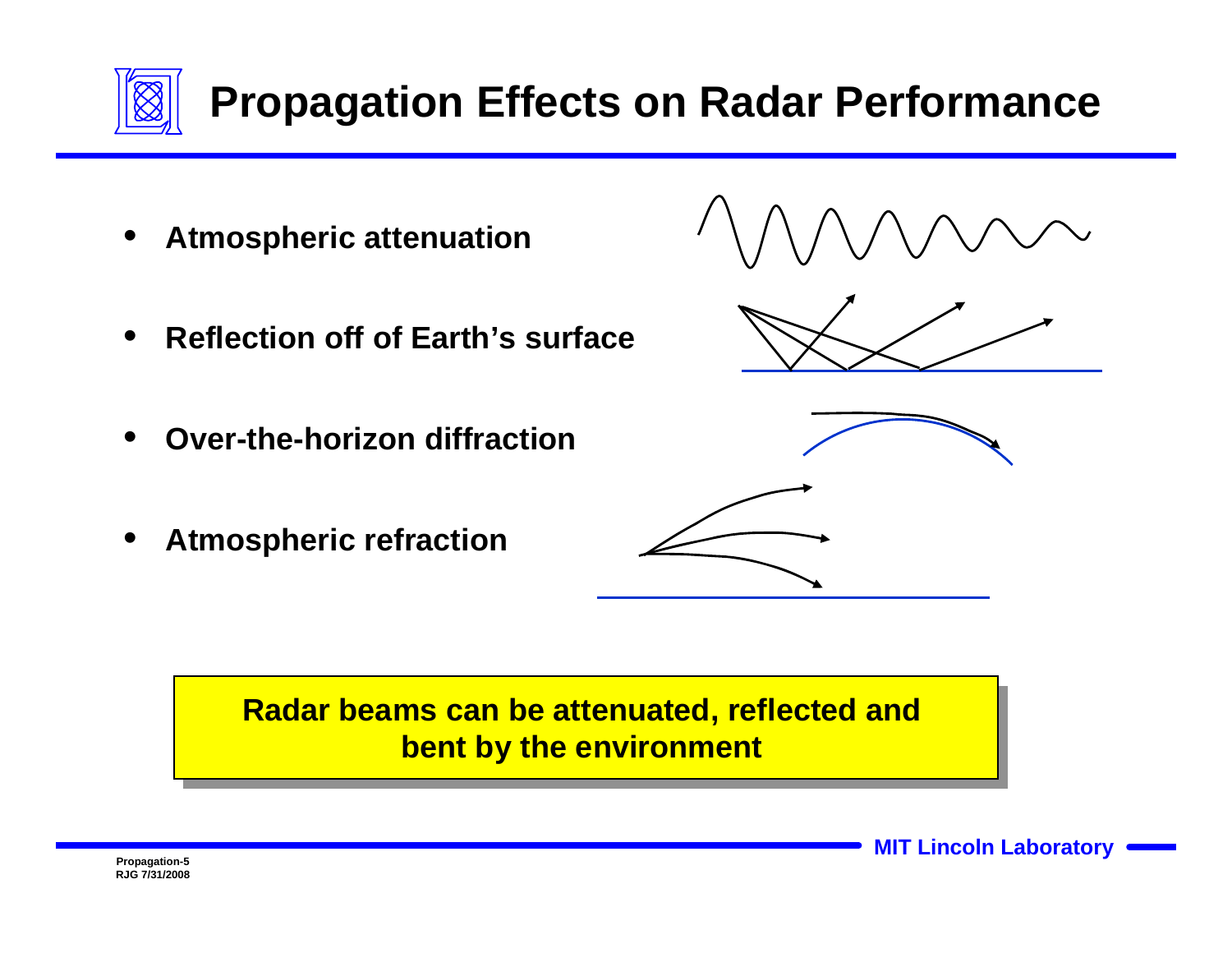

• **Atmospheric parameters vary with altitude** • **Atmospheric parameters vary with altitude**

- **Air density and humidity Air density and humidity**
- **Rain rate Rain rate**
- **Fog/cloud water content Fog/cloud water content**
- **Index of refraction Index of refraction**

#### • **Earth's surface** • **Earth's surface**

- **Surface material (water vs land) Surface material (water vs land)**
- **Surface roughness (waves, mountains) Surface roughness (waves, mountains)**

any indri

– **Earth's curvature** – **Earth's curvature**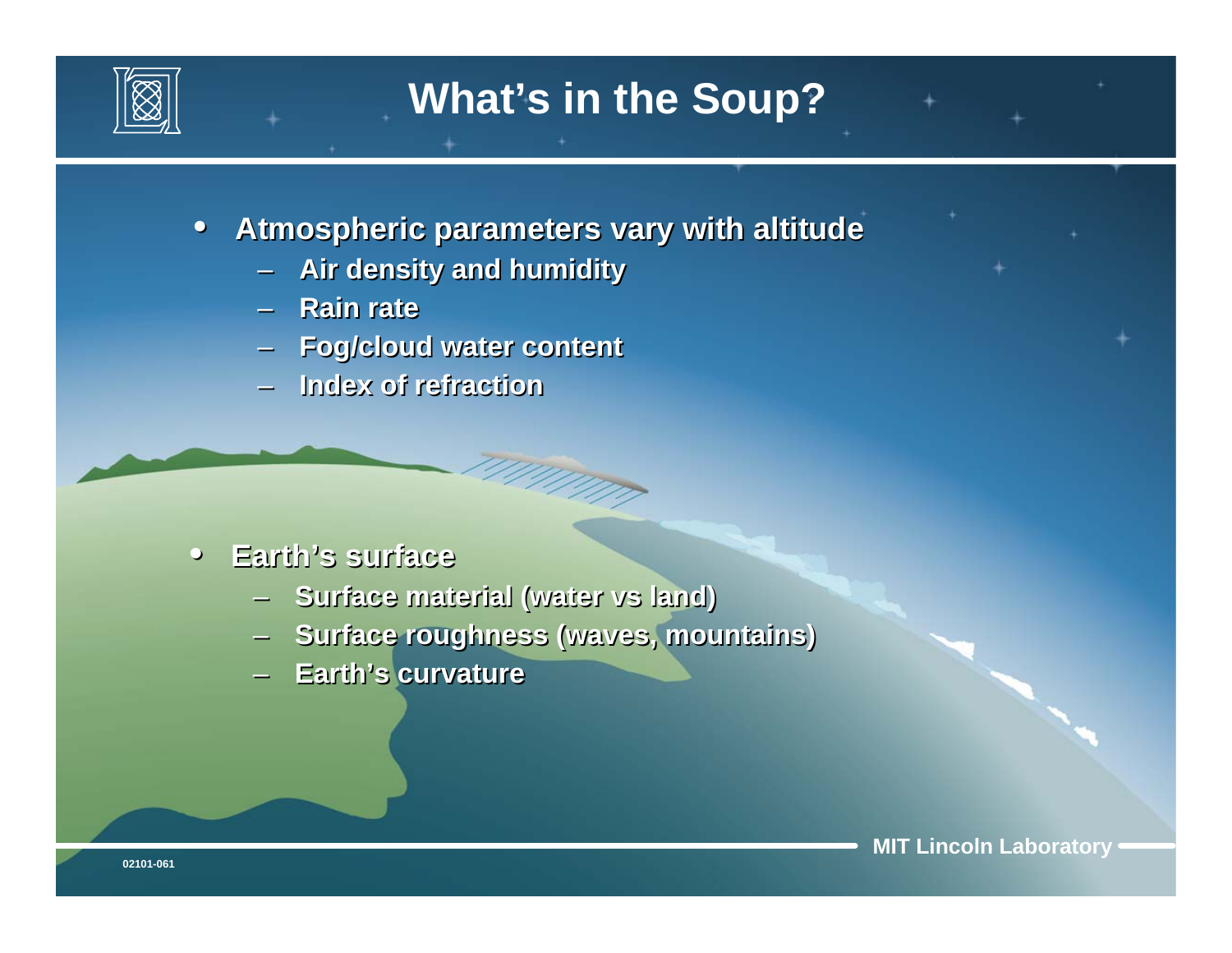



- **Reflection from the Earth's surface**
- **Over-the-horizon diffraction**
- **Atmospheric refraction**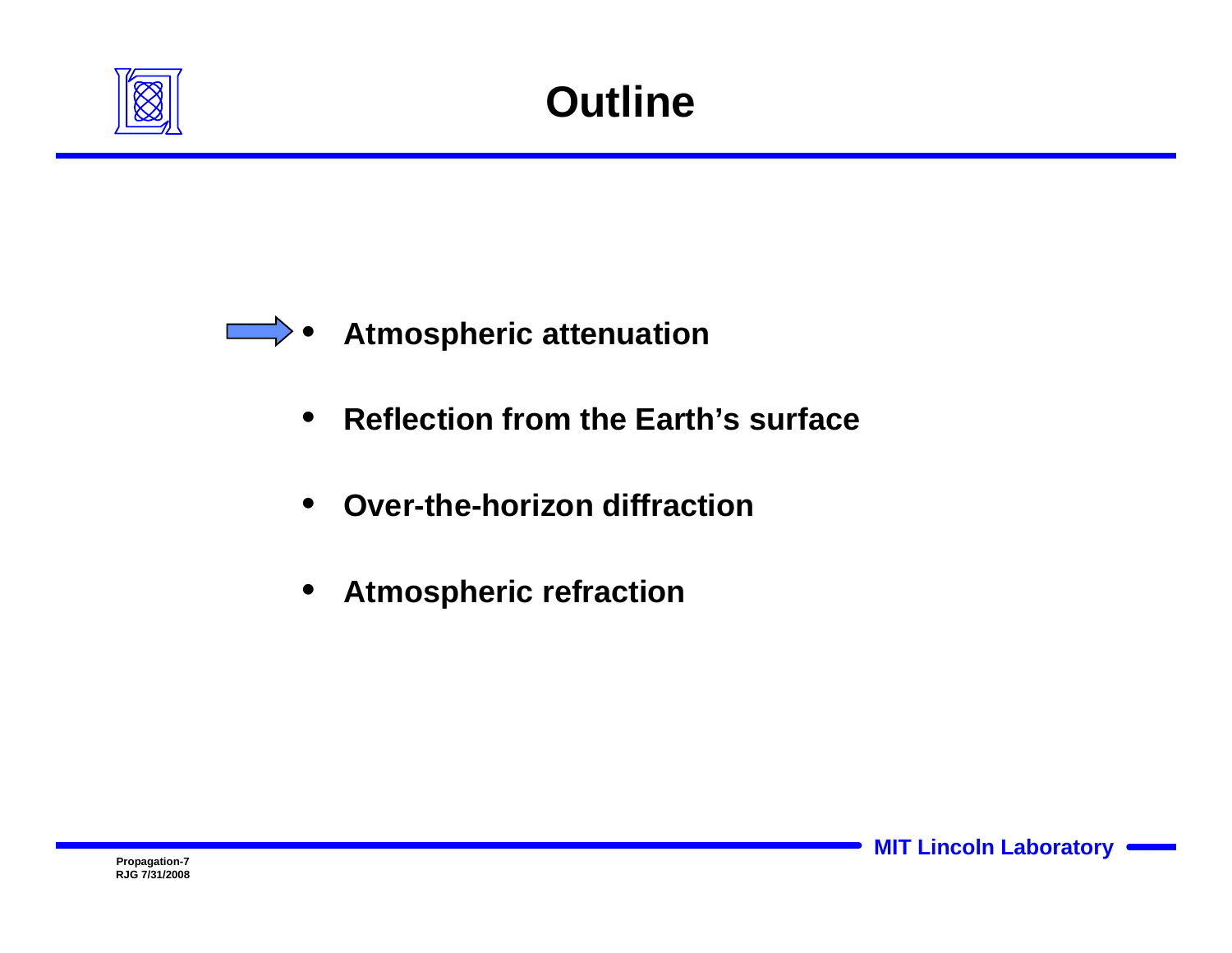

#### **Atmospheric Attenuation at Sea Level**



#### **High frequencies are not well suited for long-range low-altitude surveillance**

**MIT Lincoln Laboratory Propagation-8**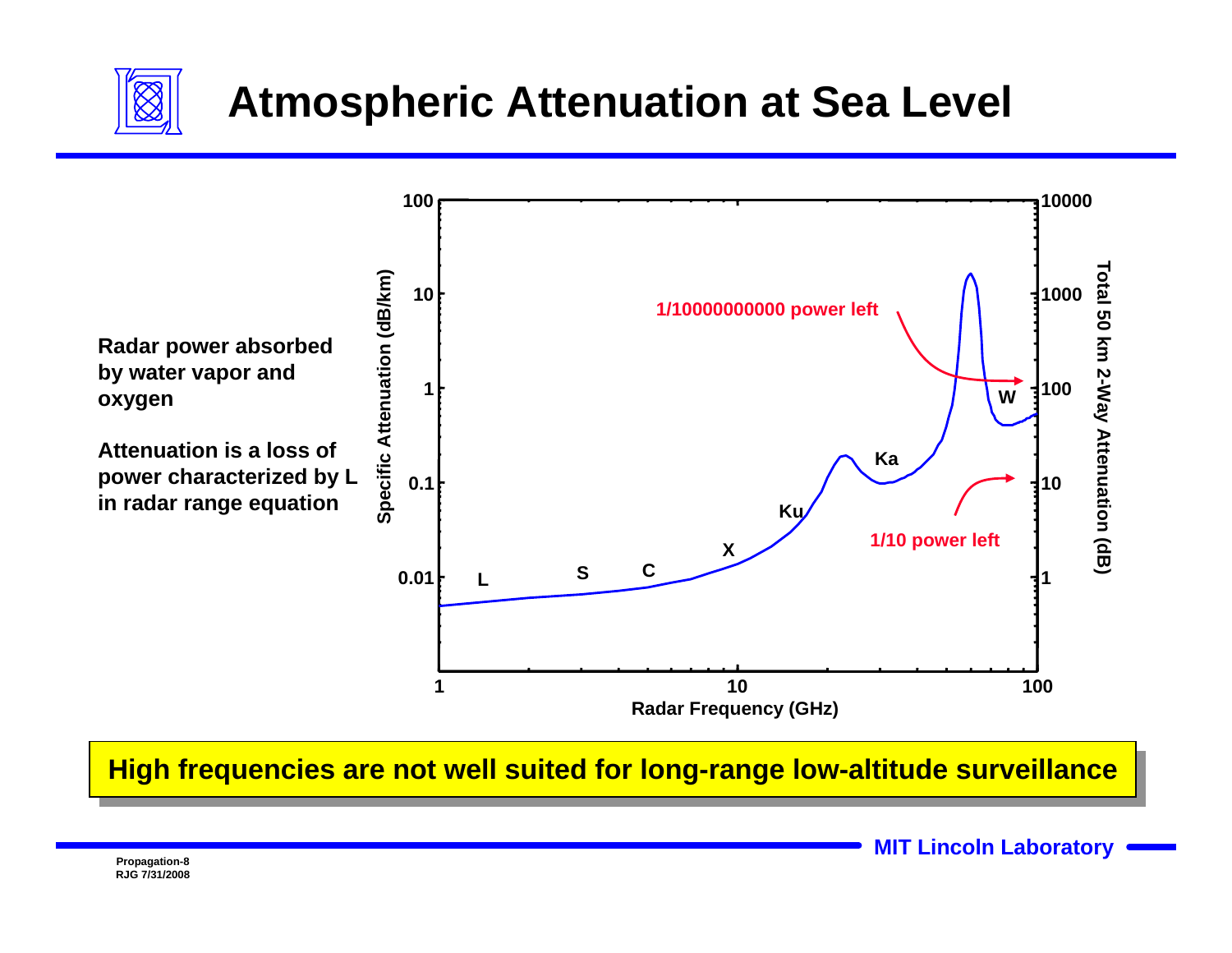

#### **Attenuation in Rain and Fog**



Figure by MIT OCW.

**Radar performance at high frequencies is highly weather dependent**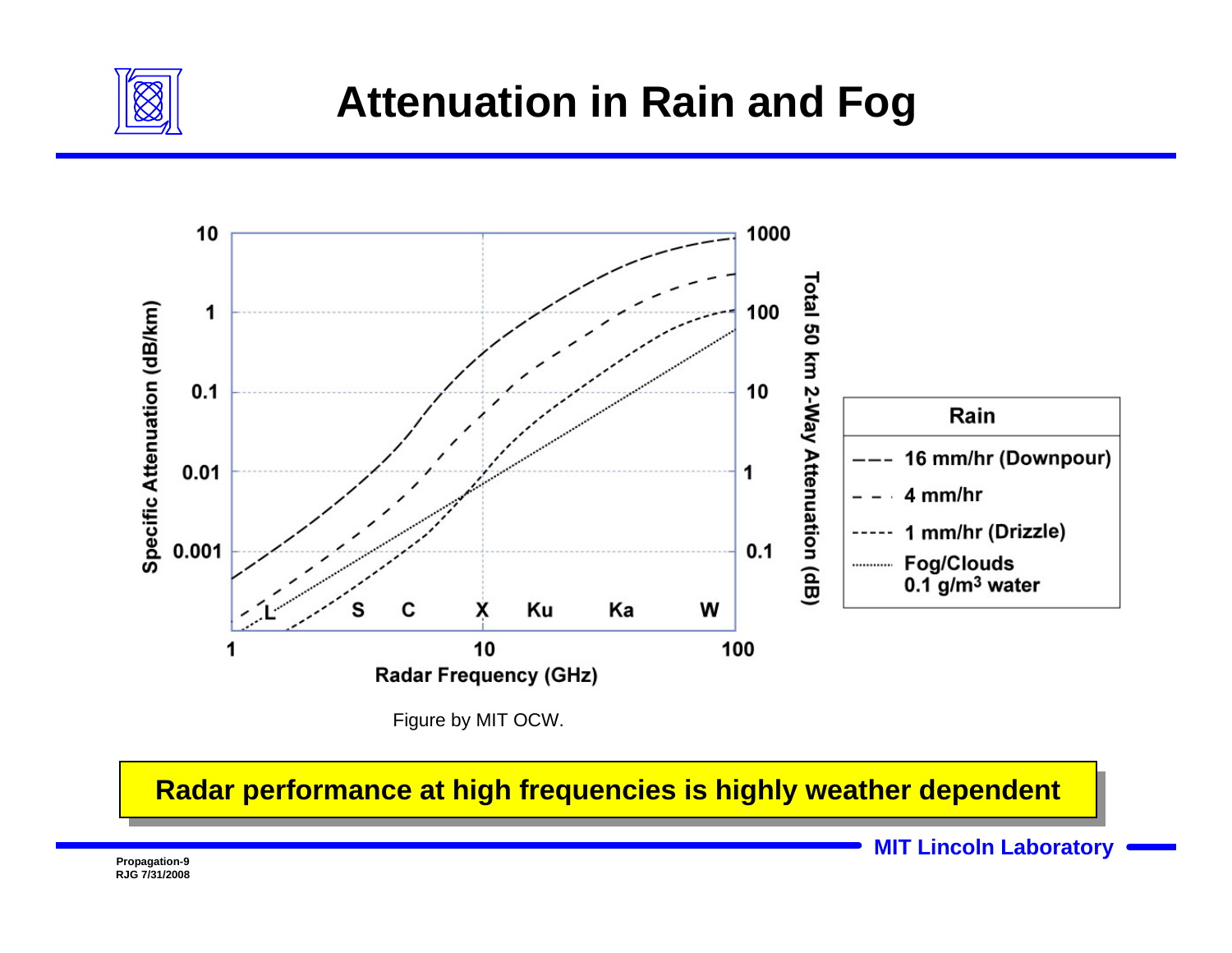

- **Atmospheric attenuation**
- **Reflection from the Earth's surface**  $\overline{\phantom{a}}$ 
	- **Over-the-horizon diffraction**
	- **Atmospheric refraction**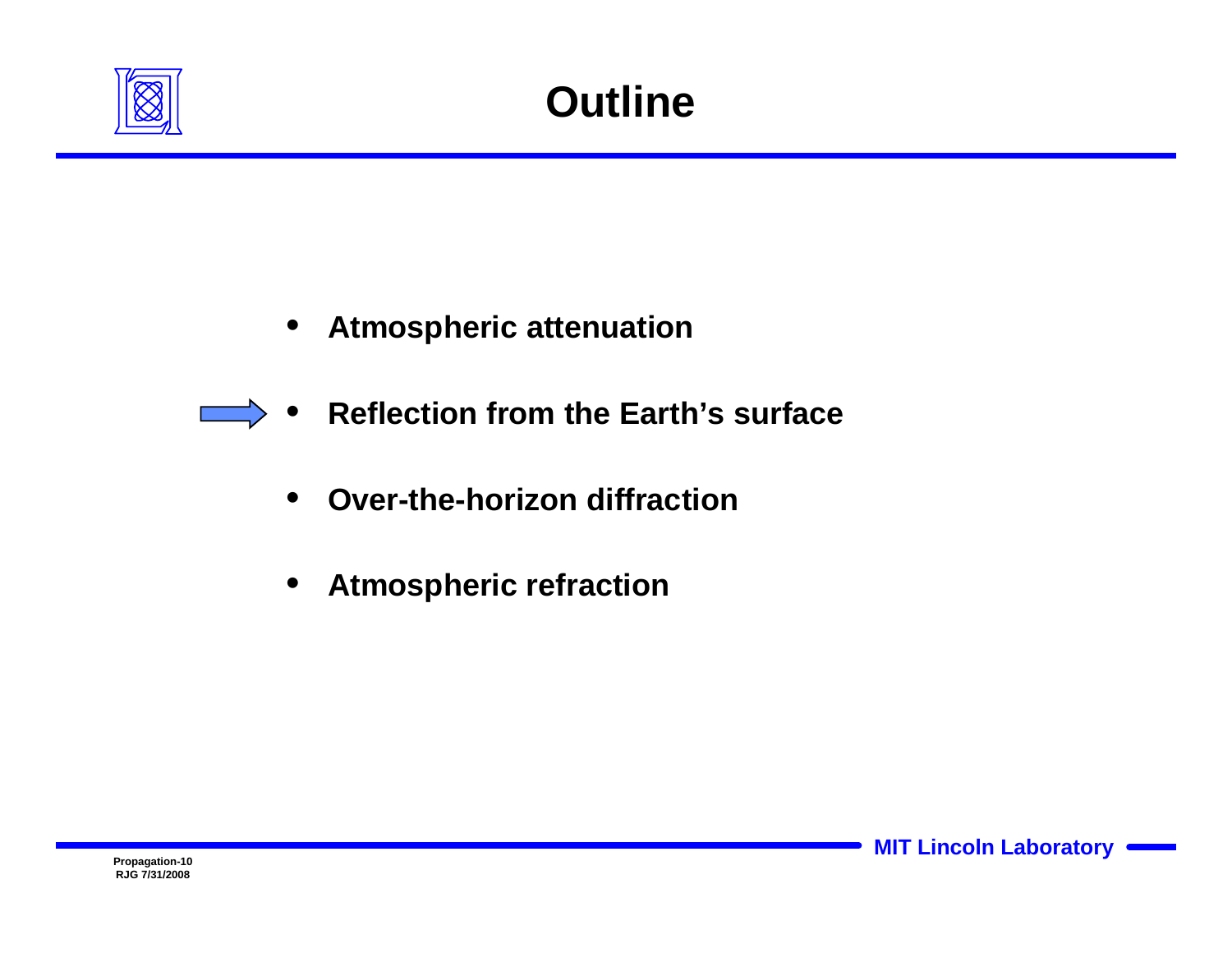

#### **Interference Basics**



**Wave 1 Wave2 Sum of Waves 1 + 2**

- **Two waves can interfere constructively or destructively**
- **Resulting field strength depends only on relative amplitude and phase of the two waves**
	- **Radar voltage can range from 0-2 times single wave**
	- **Radar power is proportional to (voltage)2 for 0-4 times the power**
	- **Interference operates both on outbound and return trips for 0-16 times the power**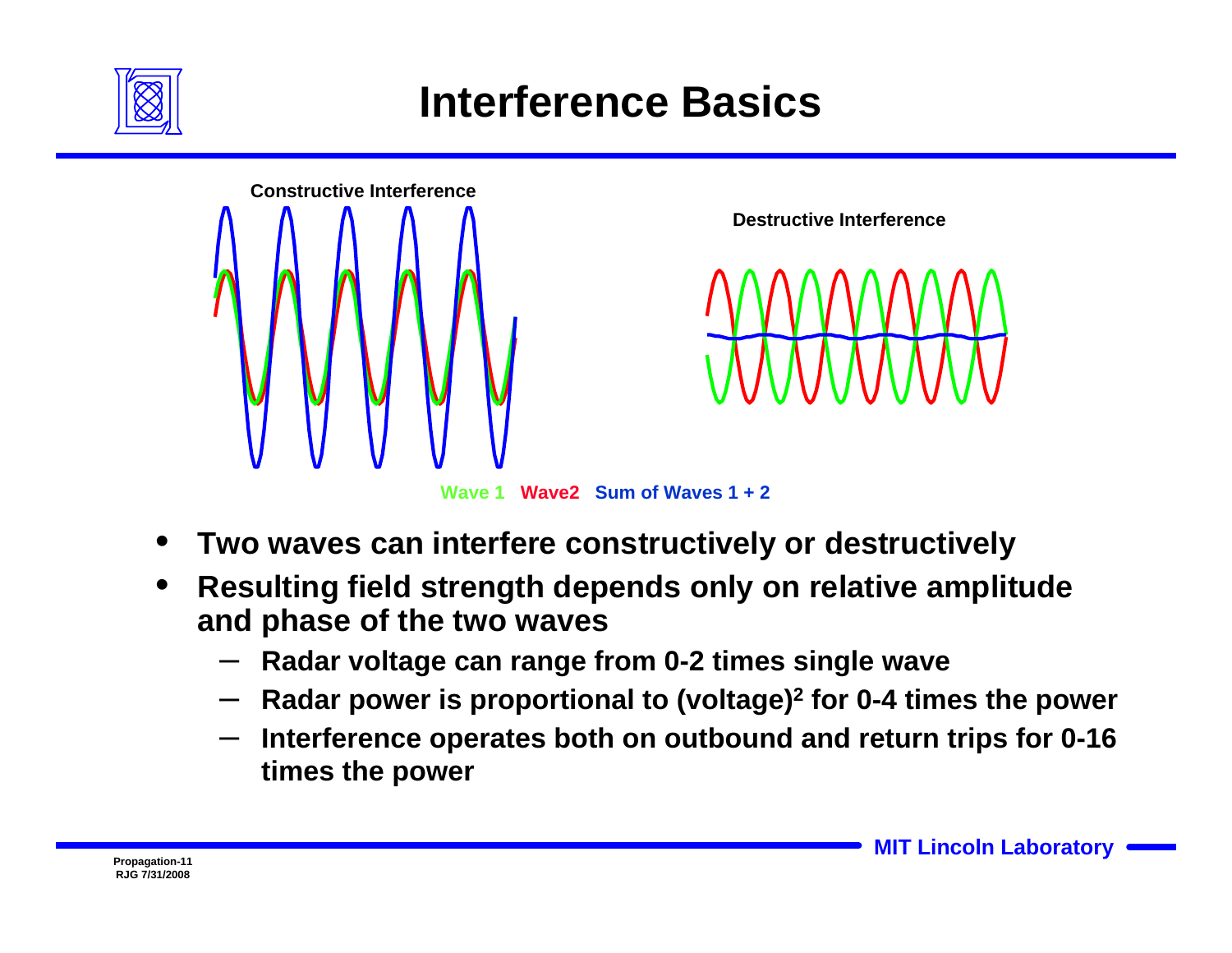

#### **Propagation over a Plane Earth**



**Reflection from the Earth's surface results in interference of the direct radar signal with the signal reflected off of the surface**

**Surface reflection coefficient (** <sup>Γ</sup> **) determines relative signal amplitudes Close to 1 for smooth ocean, close to 0 for rough land Dependent on: surface material, roughness, polarization, frequency**

**Relative phase determined by path length difference and phase shift on reflection**

**Dependent on: height, range and frequency**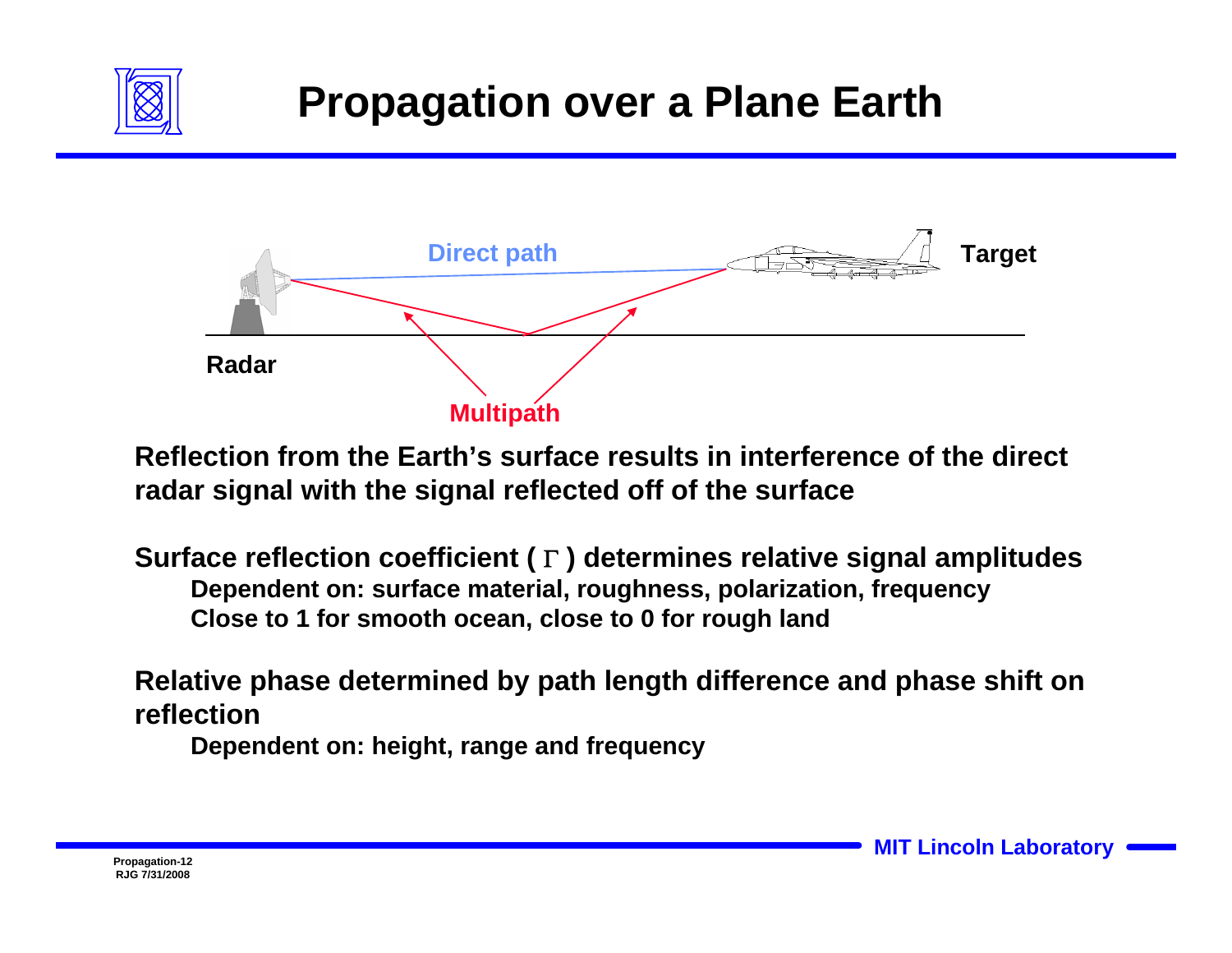

## **Multipath Alters Radar Detection Range**



- **Multipath causes elevation coverage to be broken up into a lobed structure**
- **A target located at the maximum of a lobe will be detected as far as twice the free-space detection range**
- **At other angles the detection range will be less than free space and in a null no echo signal will be received**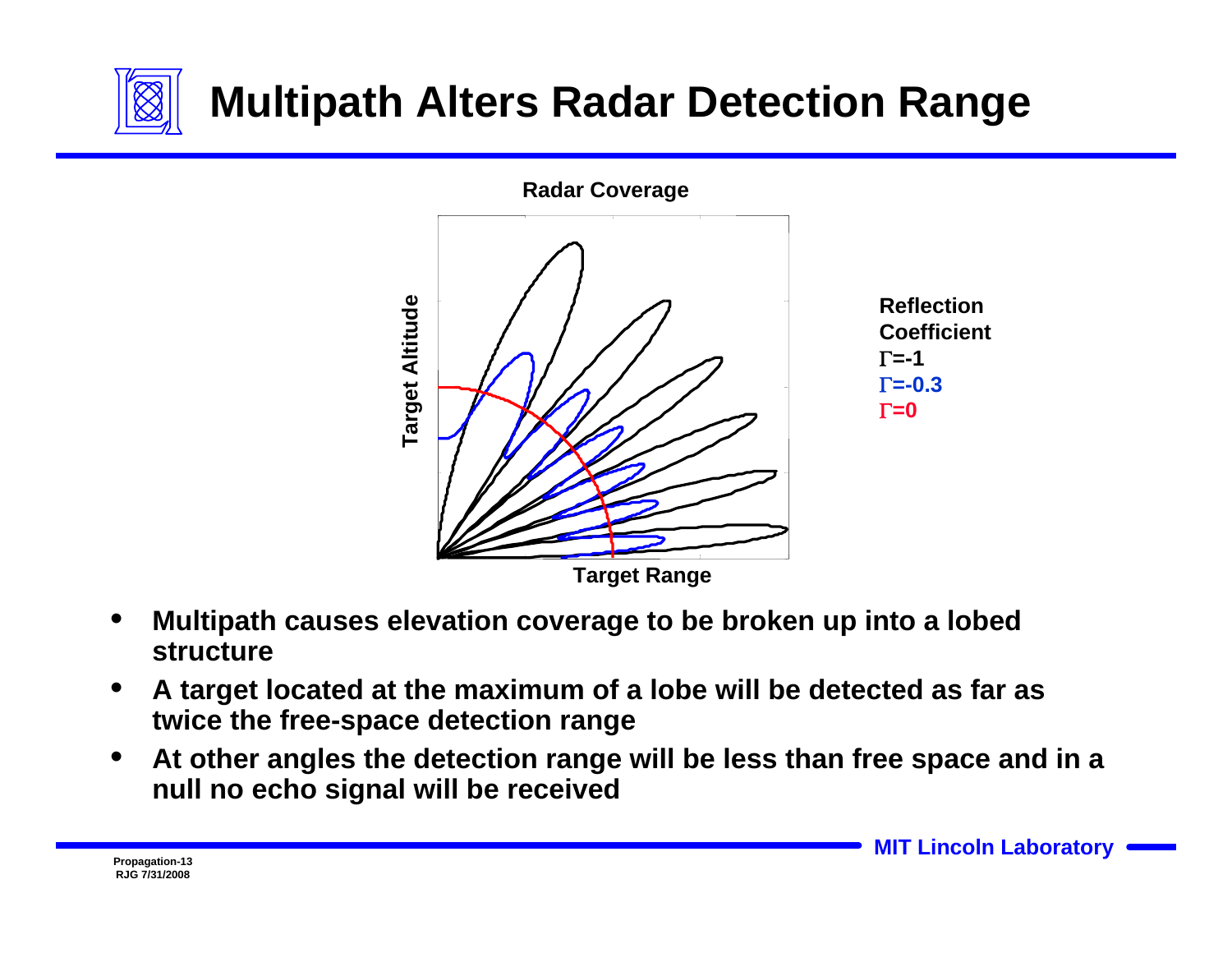

### **Multipath is Frequency Dependent**



**Lobing density increases with increased radar frequency** 

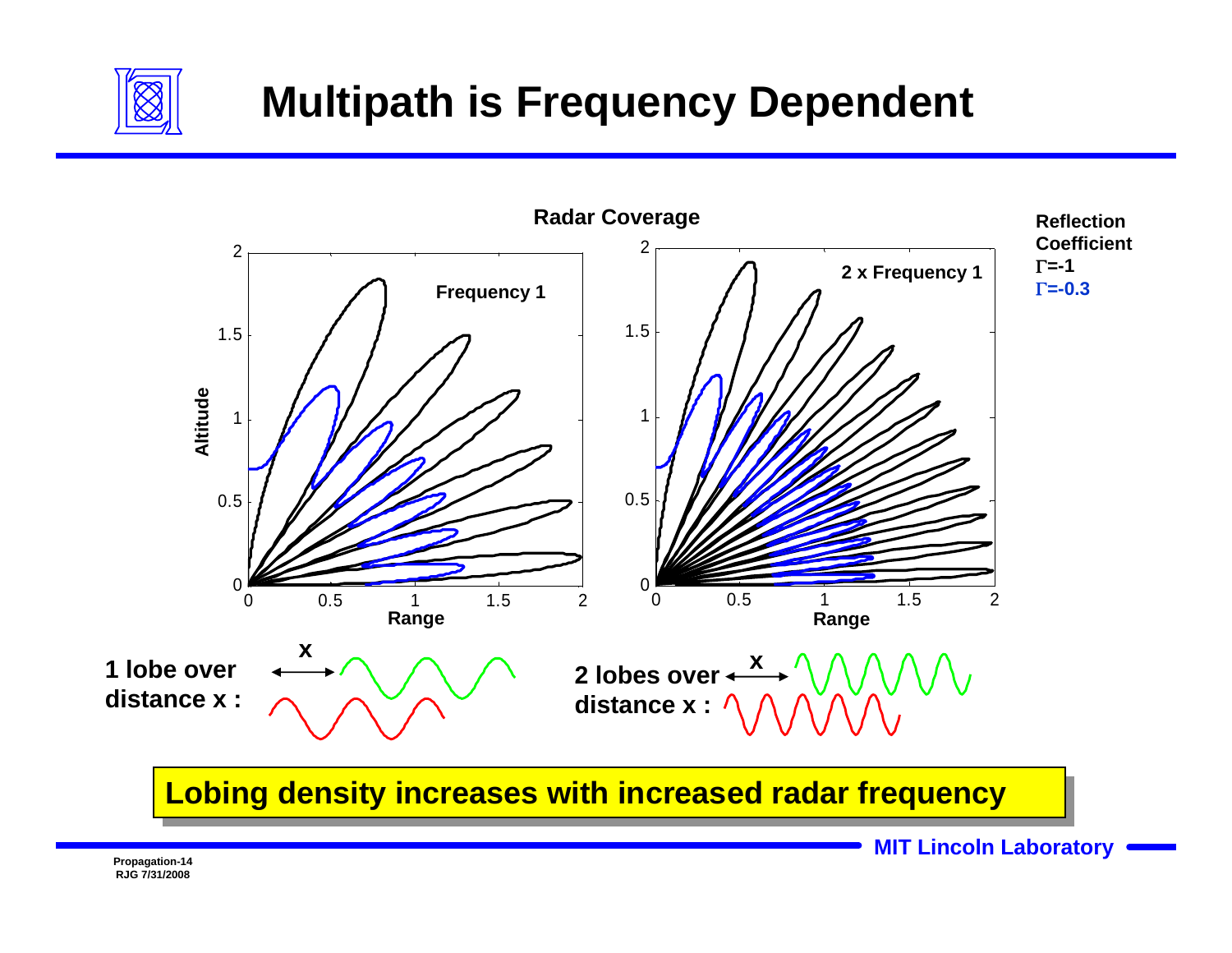

- **Atmospheric attenuation**
- **Reflection from the Earth's surface**
- **Over-the-horizon diffraction**
	- **Atmospheric refraction**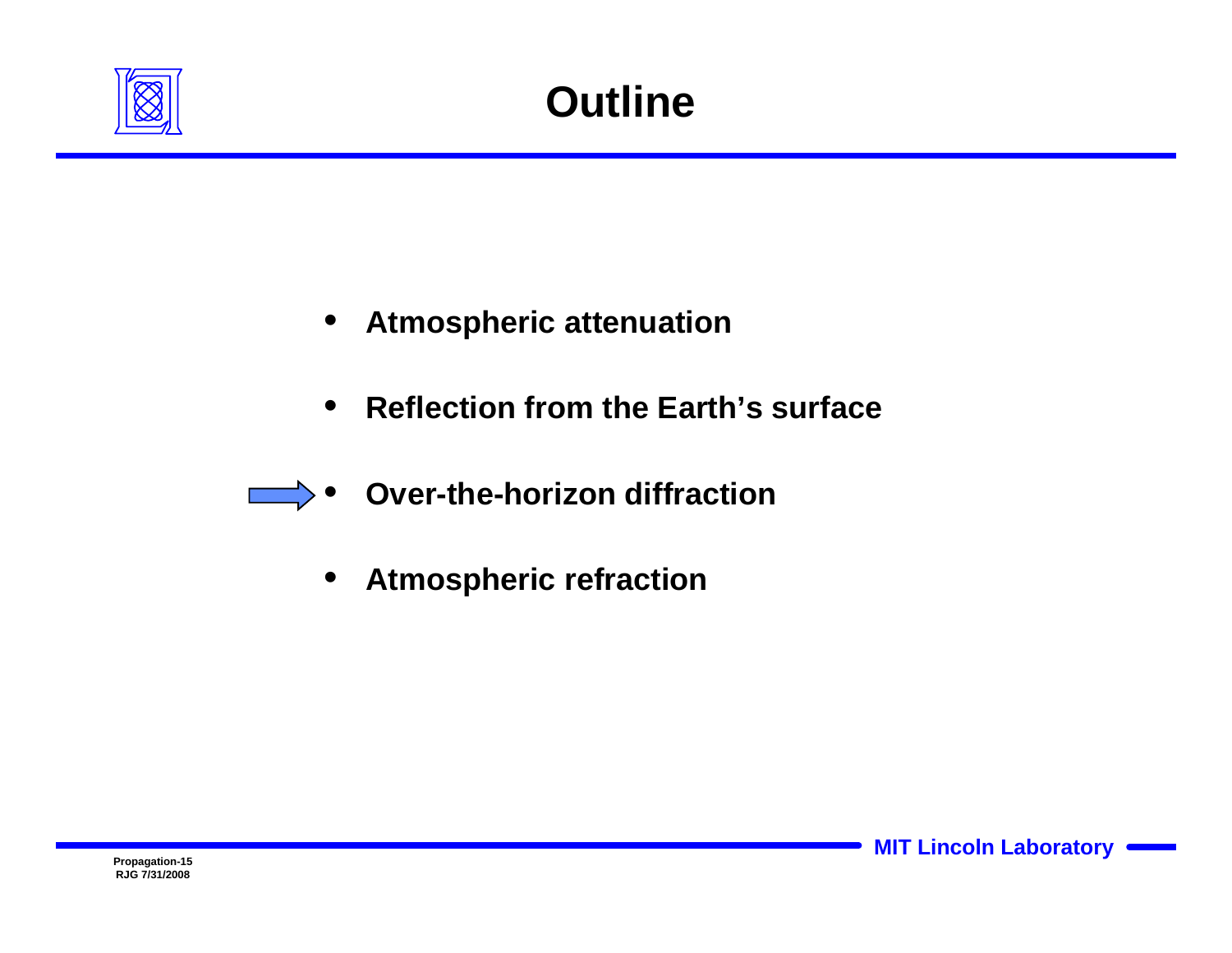

#### **Diffraction**



Courtesy of NOAA / PMEL / Center for Tsunami Research. See animation at http://nctr.pmel.noaa.gov/animations/Aonae.all.mpg

- **Radar waves are diffracted around the curved Earth just as ocean waves are bent by an obstacle**
- **Web references for excellent water wave photographic examples:**
	- **http://upload.wikimedia.org/wikipedia/commons/b/b5/Water\_diffraction.jpg**
	- **http://yhspatriot.yorktown.arlington.k12.va.us/~ckaldahl/wave.gif**
- **The ability of radar to propagate beyond the horizon depends upon frequency and radar height**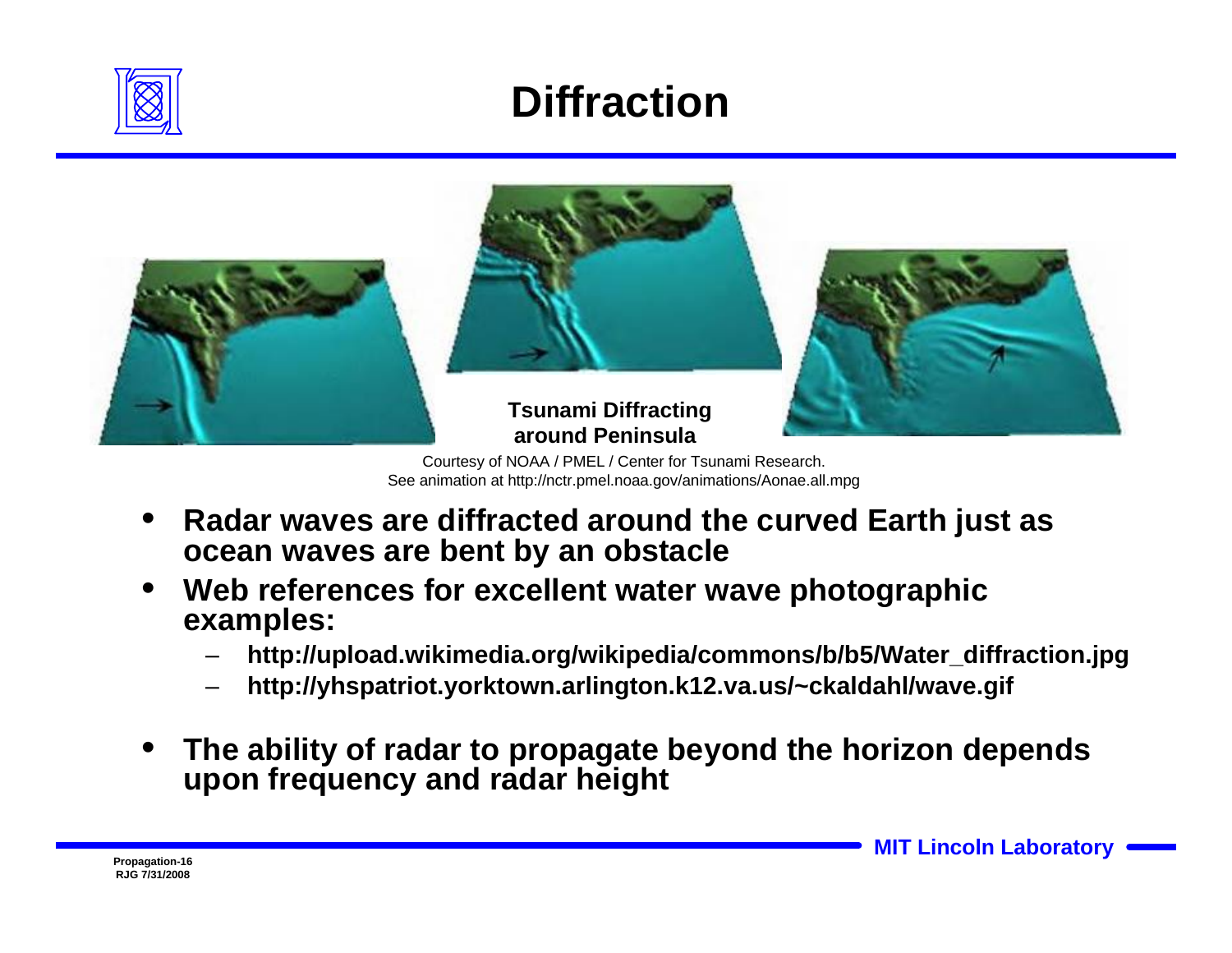

### **Propagation Over Round Earth**



- **Diffraction region**
	- **Below radar line of sight**
	- **Signals are severely attenuated**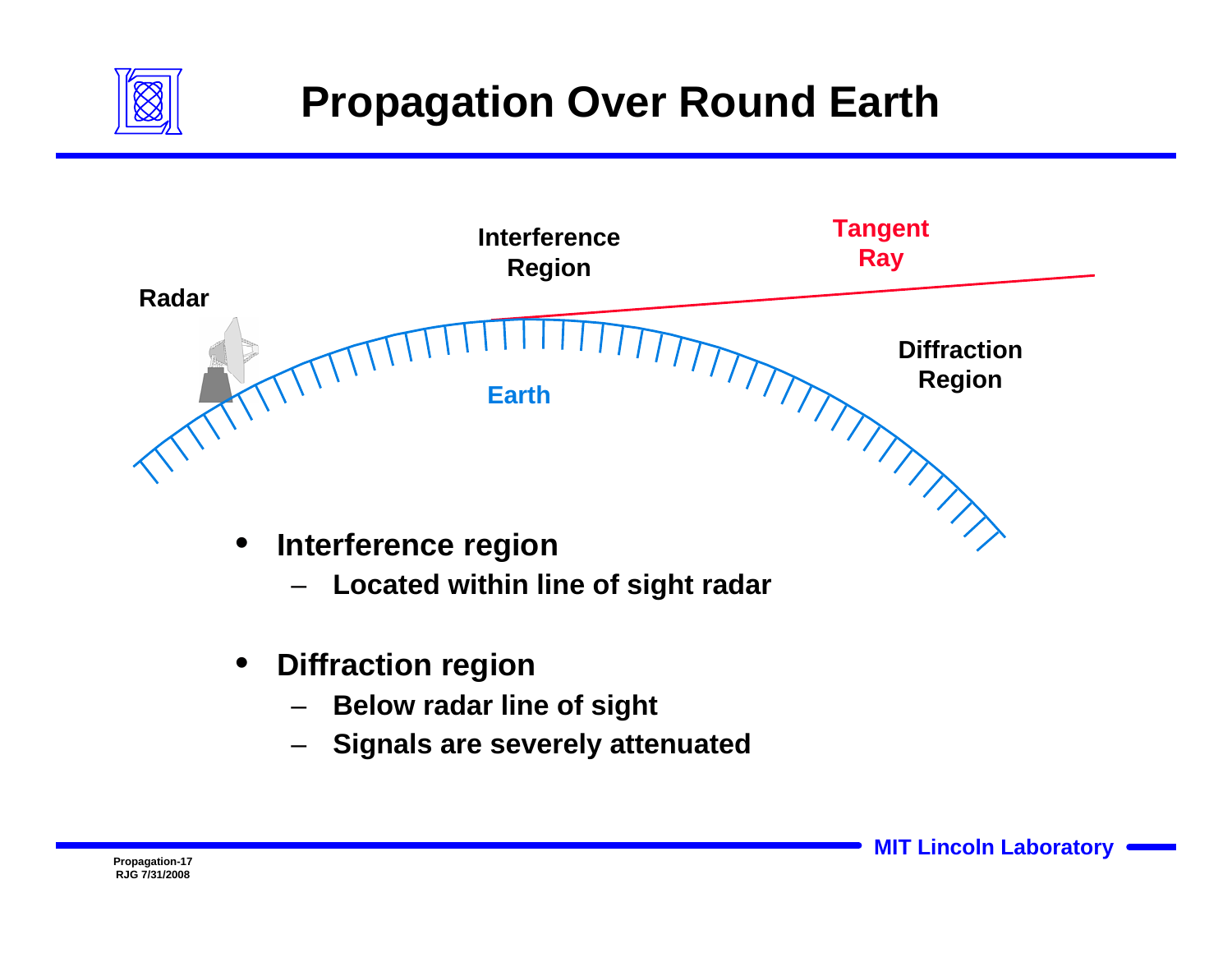

#### **Combined Diffraction and Multipath vs Radar Frequency**



- **Low altitude multipath detection: favors higher frequencies**
- **Diffraction detection:** 
	- **Favors lower frequencies**
	- **Is tough at any frequency**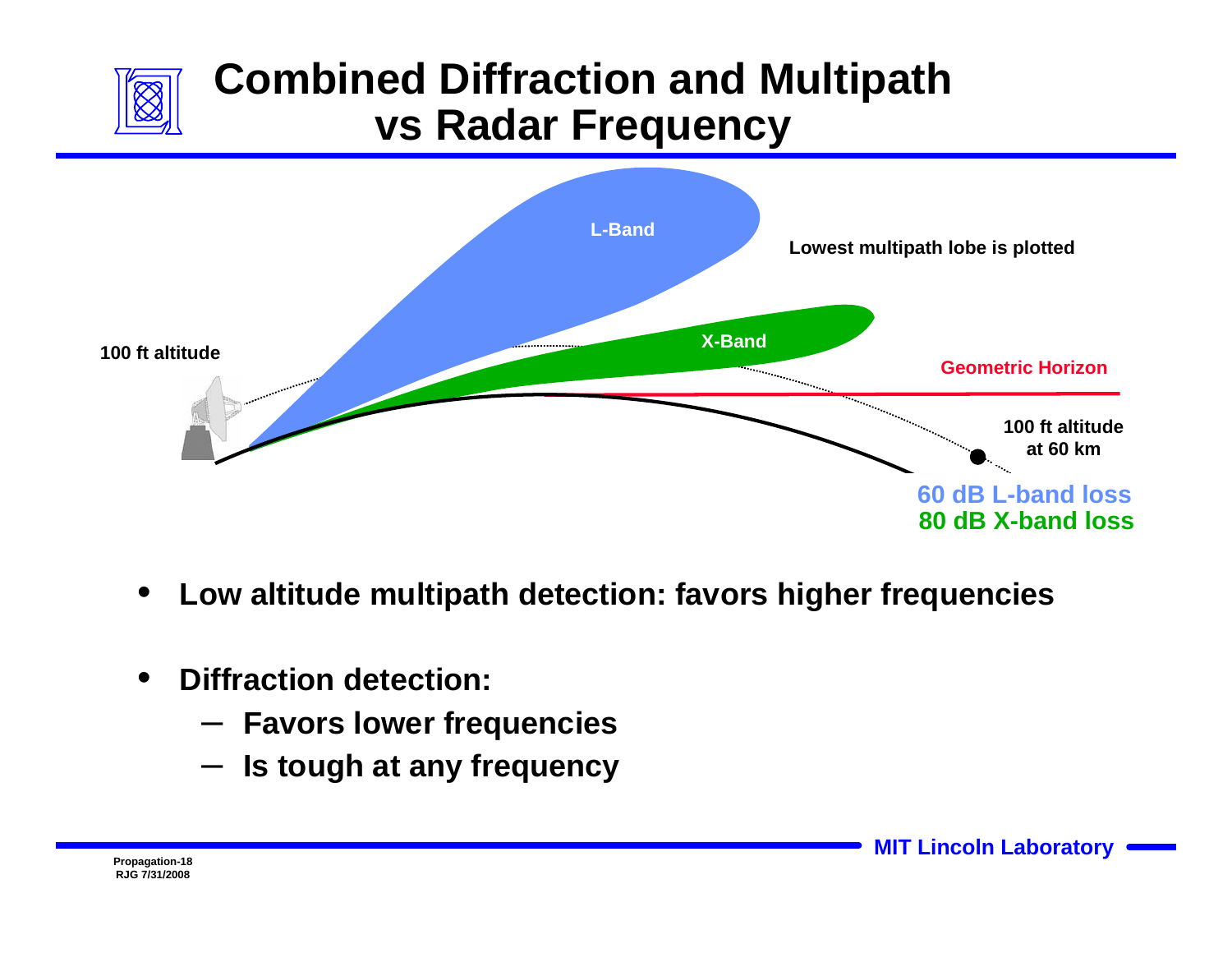

- **Atmospheric attenuation**
- **Reflection from the Earth's surface**
- **Over-the-horizon diffraction**
- **•** Atmospheric refraction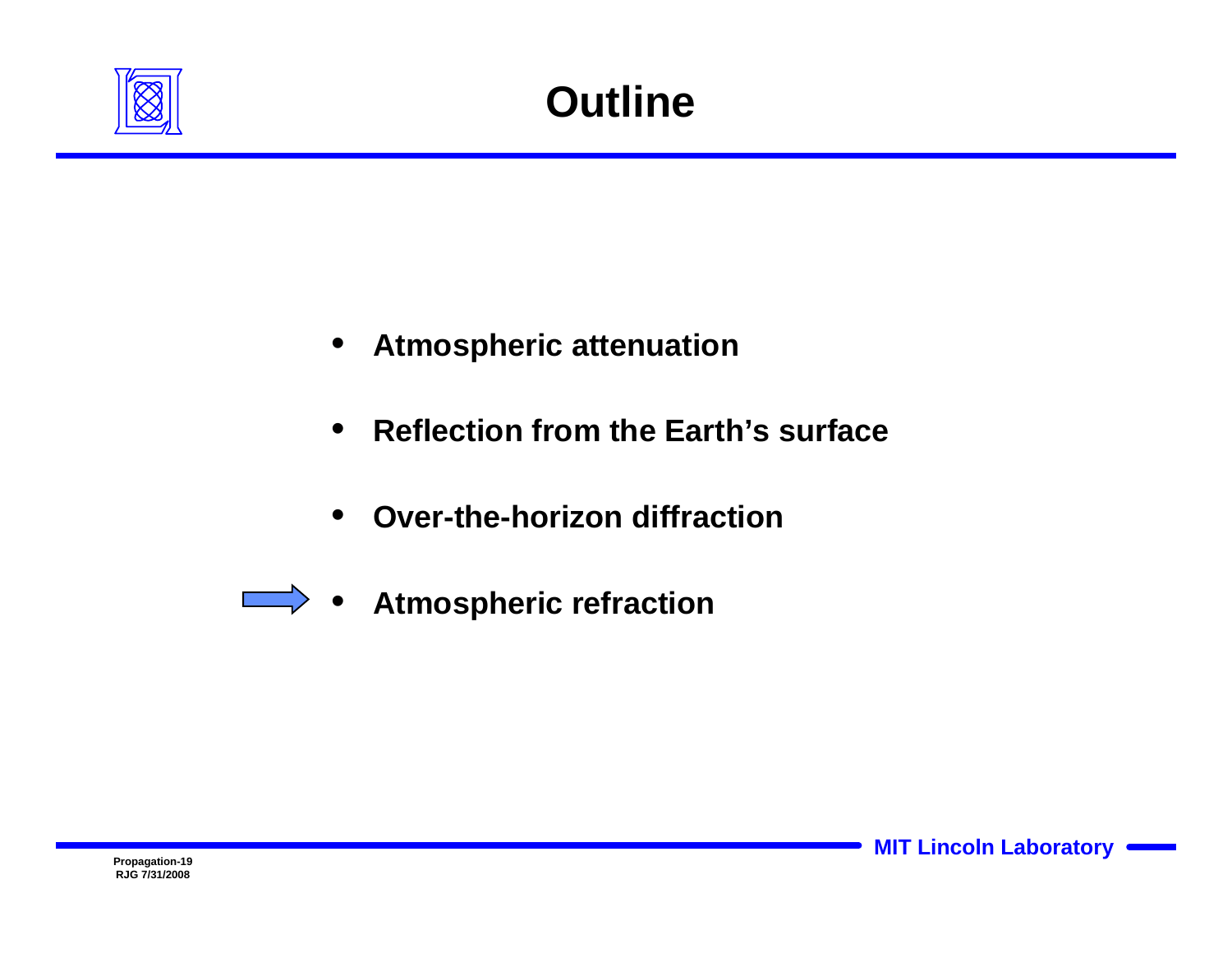

### **Refraction of Radar Beams**



**Radar rays bend downwards due to decreasing index of refraction of air with altitude**



**Same effect as refraction of light beam shining from water into air**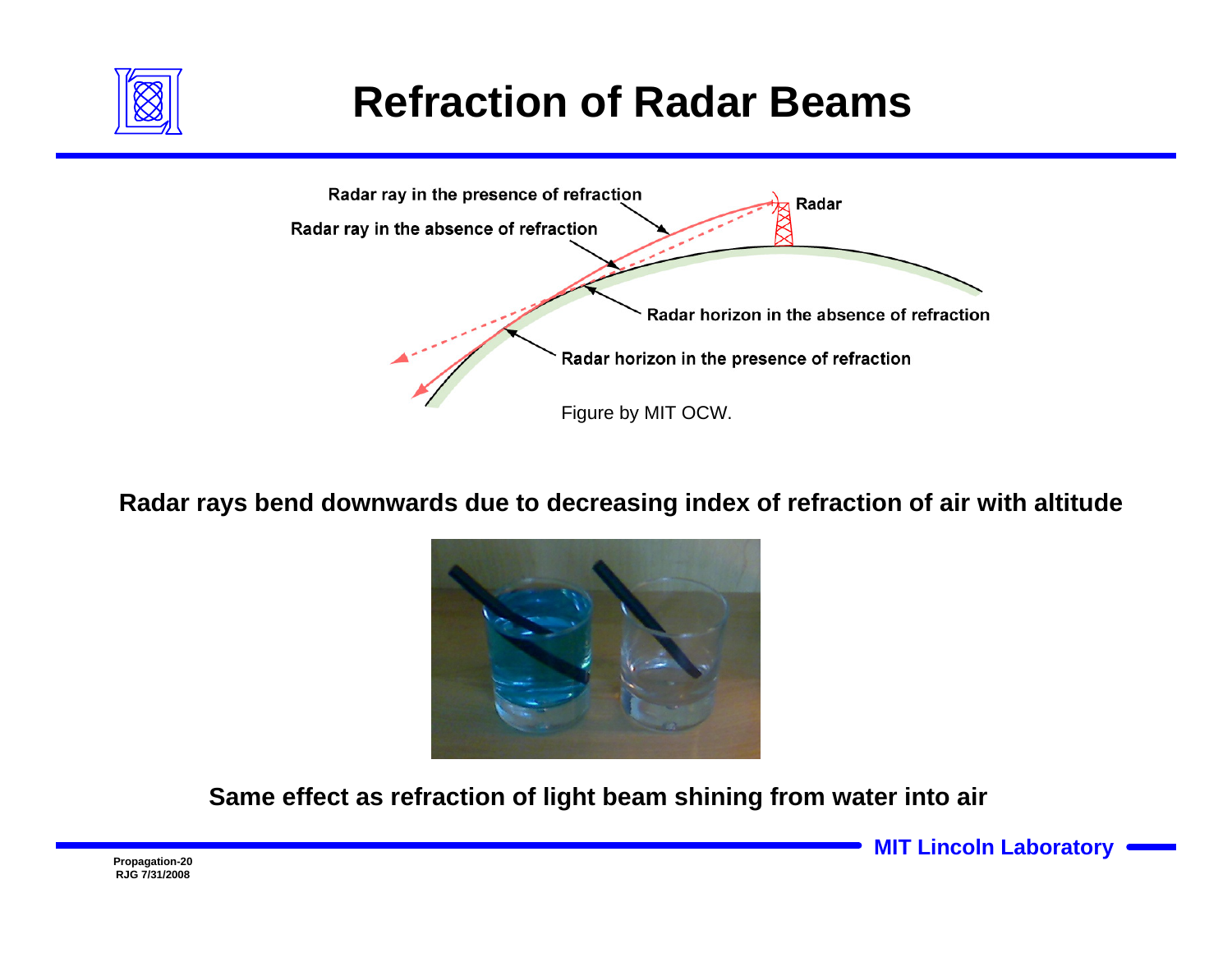

#### **Earth's Radius Modified to Account for Refraction Effects**



Figure by MIT OCW.

**Atmospheric refraction is accounted for by replacing the actual Earth radius a, in calculations, by an equivalent earth radius ka and assuming straight line propagation** 

**4/3 is a typical value for k** 

**Average propagation is referred to as a "4/3 Earth" Average propagation is referred to as a "4/3 Earth"**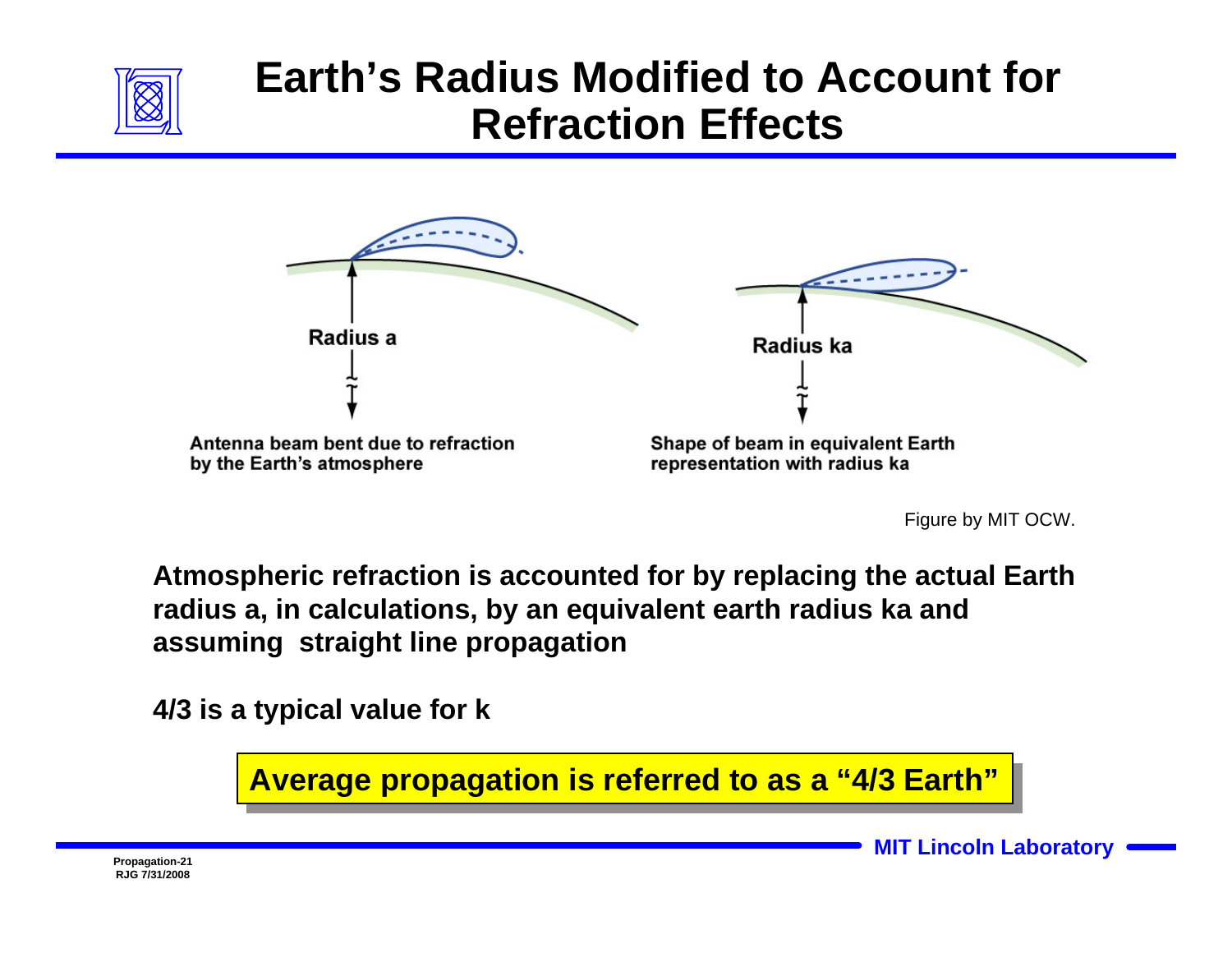

#### **Anomalous Propagation**



• **Occurs when k not equal to 4/3**

• **Categorized as: superrefraction, subrefraction and ducting**

- **Superrefraction extends the radar horizon**
- **Subrefraction limits the radar horizon**
- **Ducting traps radar energy near the Earth's surface**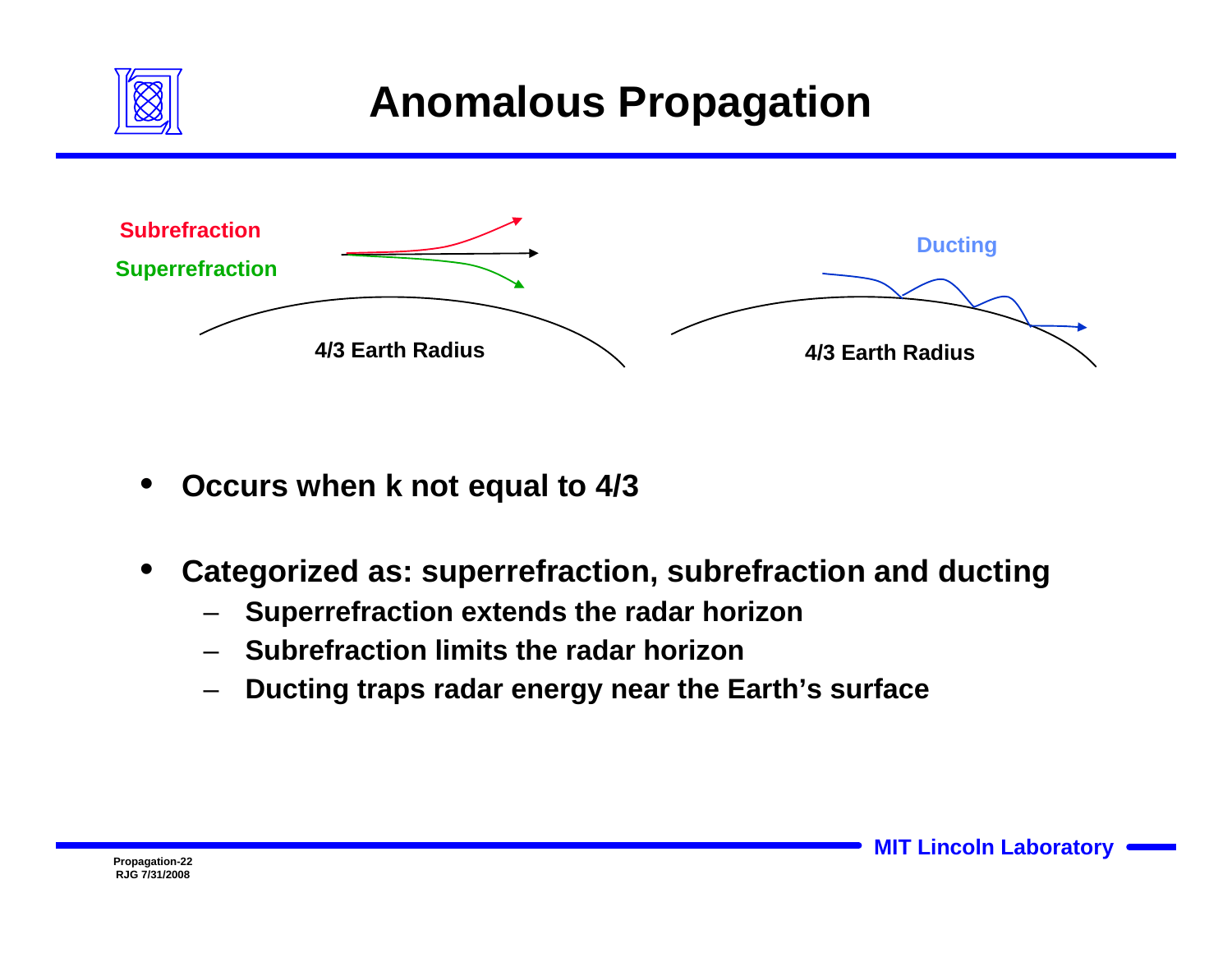

#### **Ducting Effects on Target Detection**



#### **Ducting extends low-altitude detection ranges but can Ducting extends low-altitude detection ranges but can cause unexpected holes in radar coverage cause unexpected holes in radar coverage**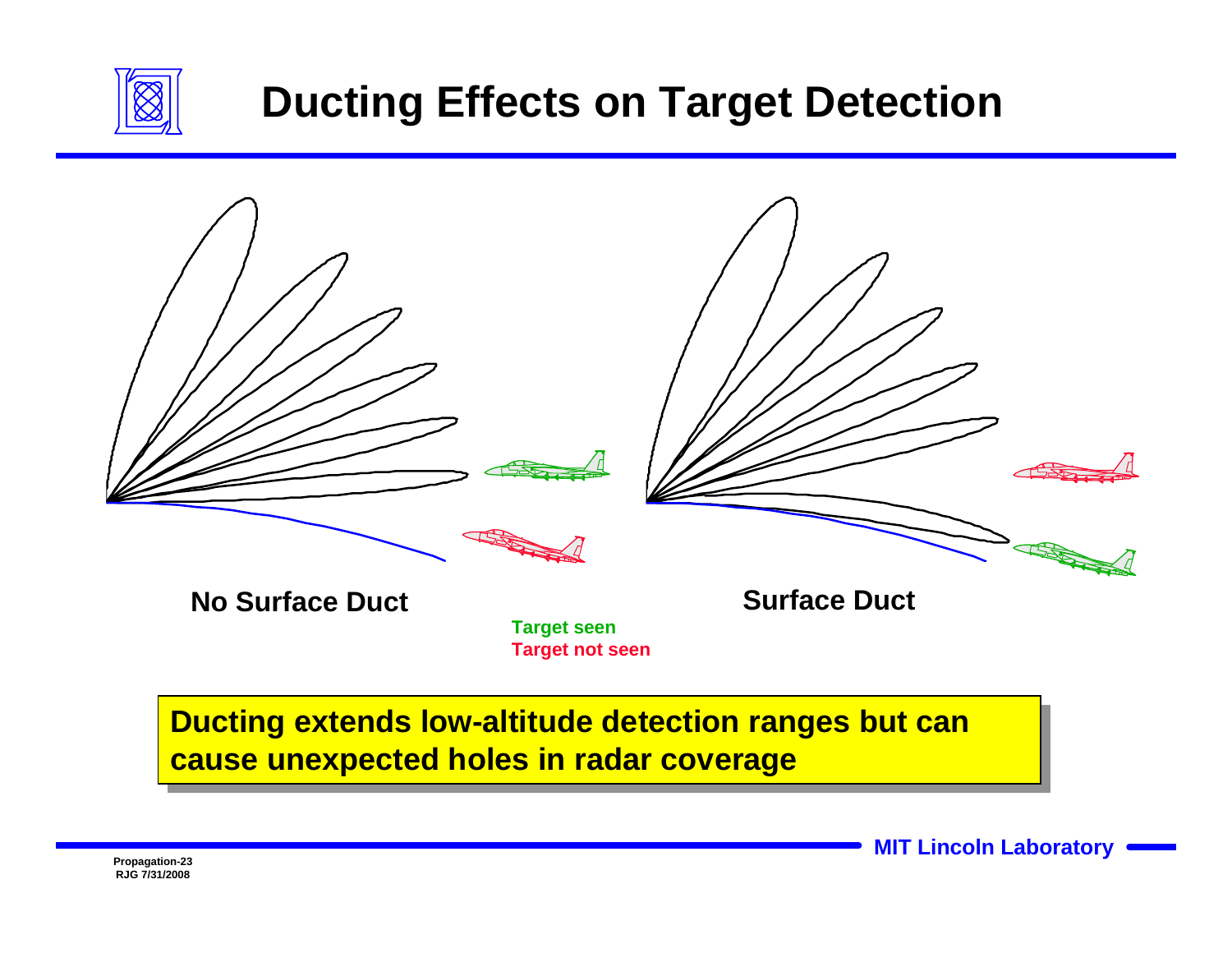

#### **Ducted Clutter from New England**



**50 km range rings**

#### **Ducting conditions can extend horizon to extreme ranges**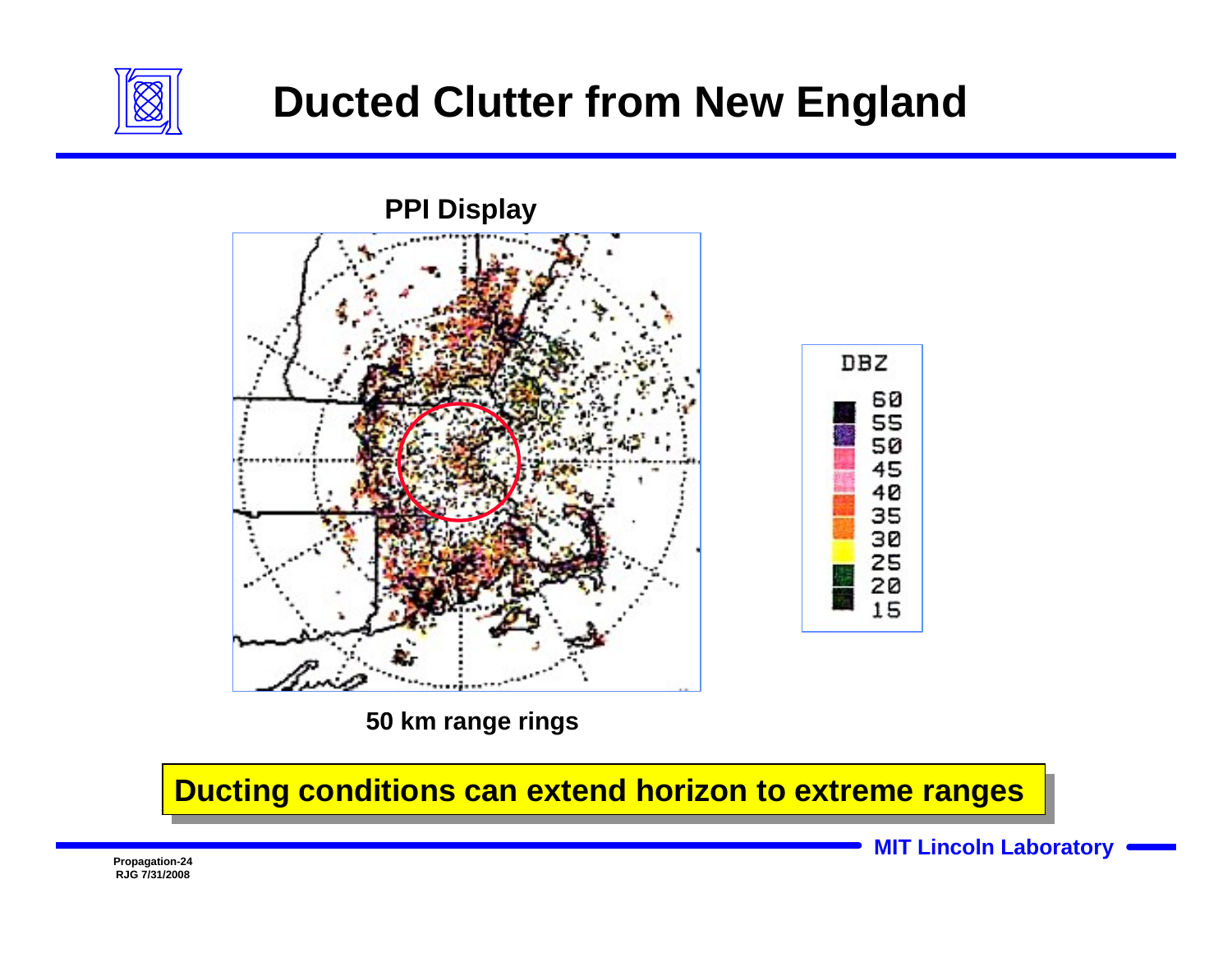

### **Radar Propagation Effects Summary**